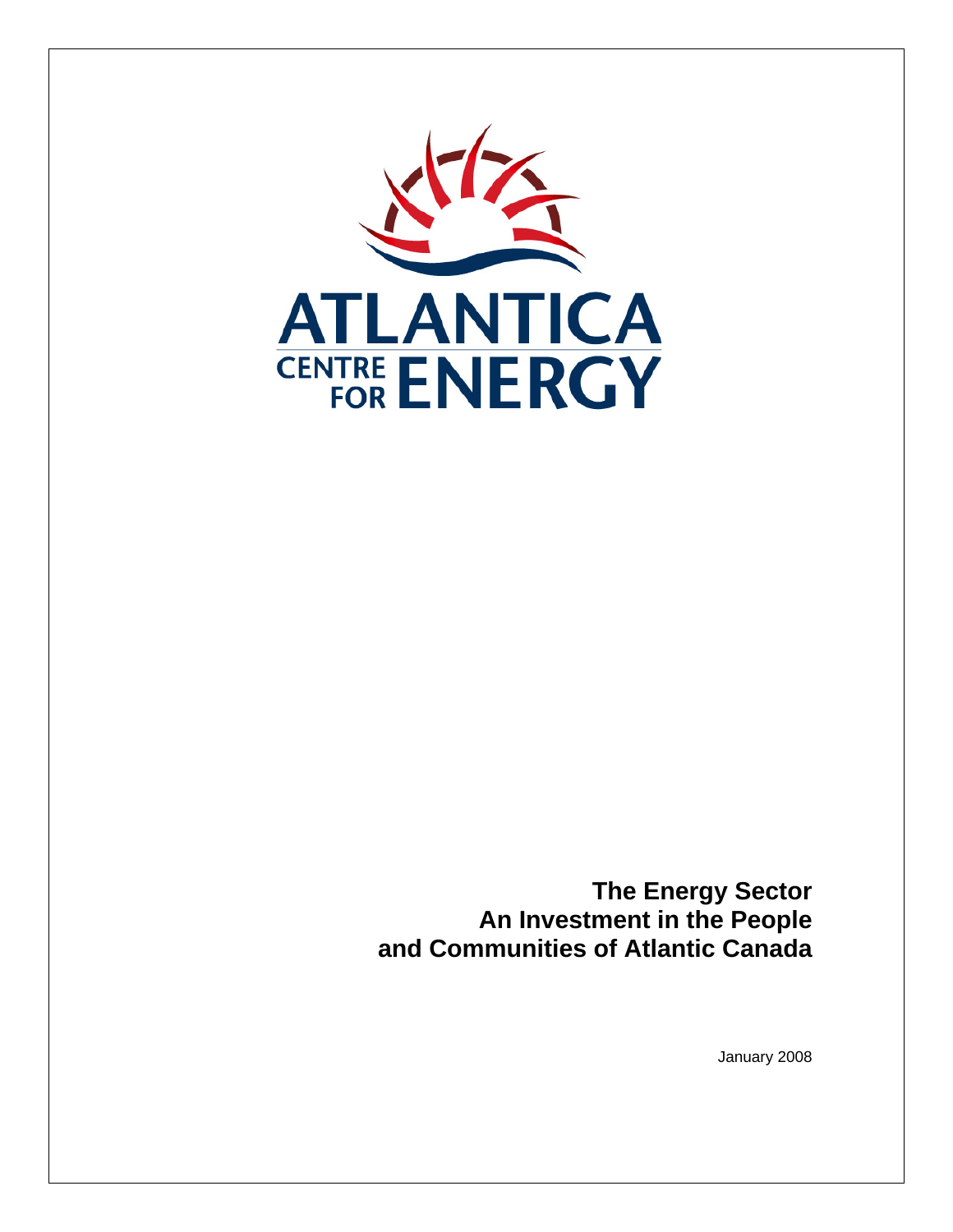

# **The Energy Sector An Investment in the People and Communities of Atlantic Canada**

| On the doorstep of a growing<br>market                                                                                                                               | 2                     |
|----------------------------------------------------------------------------------------------------------------------------------------------------------------------|-----------------------|
| Distance between Atlantic Canada's<br>major centres and the ports<br>of Boston and New York (chart)                                                                  | 3                     |
| <b>Atlantic Canada's energy mix</b>                                                                                                                                  | 3                     |
| <b>Projects and players in Atlantic</b><br>Canada's energy sector<br><b>New Brunswick</b><br>Nova Scotia<br>Newfoundland and Labrador<br><b>Prince Edward Island</b> | 5<br>5<br>6<br>8<br>9 |
| <b>Exporting energy resources;</b><br>importing human resources                                                                                                      | 10                    |
| <b>Matching people and skill sets</b><br>Occupations that will be required<br>by the Atlantic Canadian                                                               | 12                    |
| energy sector over the next decade<br>(chart)                                                                                                                        | 12                    |
| <b>Engaging in all aspects of</b><br>community life                                                                                                                  | 13                    |
| Investing in the region's future                                                                                                                                     | 13                    |
| <b>Selected Bibliography</b>                                                                                                                                         | 14                    |
|                                                                                                                                                                      |                       |
|                                                                                                                                                                      |                       |

**N**orth America needs energy and Canada, the United States and Mexico want to find it closer to home. These twin needs of increasing demand and increased security have created a unique opportunity for Atlantic Canada that could drive job creation, community development and investment in the region well into the next decade and beyond.

Oil, natural gas and electricity; Atlantic Canada develops and delivers all three major forms of energy for its own communities and for export around the continent to be used as heat, fuel and power in homes and businesses. Over the last few decades, the Atlantic Canadian energy industry has laid the foundation for what has become one of the most significant sectors in the regional economy, and, increasingly, one of the most diverse with its mix of traditional thermal and hydroelectric generation with newer technology such as nuclear, wind, bioenergy and tidal.

## **On the doorstep of a growing market**

Energy accounts for just over half of all exports from Atlantic Canada and it now stands poised to significantly increase its reach. The populations of both Canada and the United States are increasing, but that growth is not evenly distributed. Driven largely by immigration, the population swell is occurring primarily in large urban centres. Atlantic Canada lies on the border of one of these growth centres; the American northeast, which stretches from Maine down through Boston and onto New York City.

About 14.3 million people live in New England, which encompasses the states of Massachusetts, Connecticut, Rhode Island, New Hampshire, Vermont and Maine. That's six times the population of Atlantic Canada. Within this region are major metropolitan areas centred around Boston,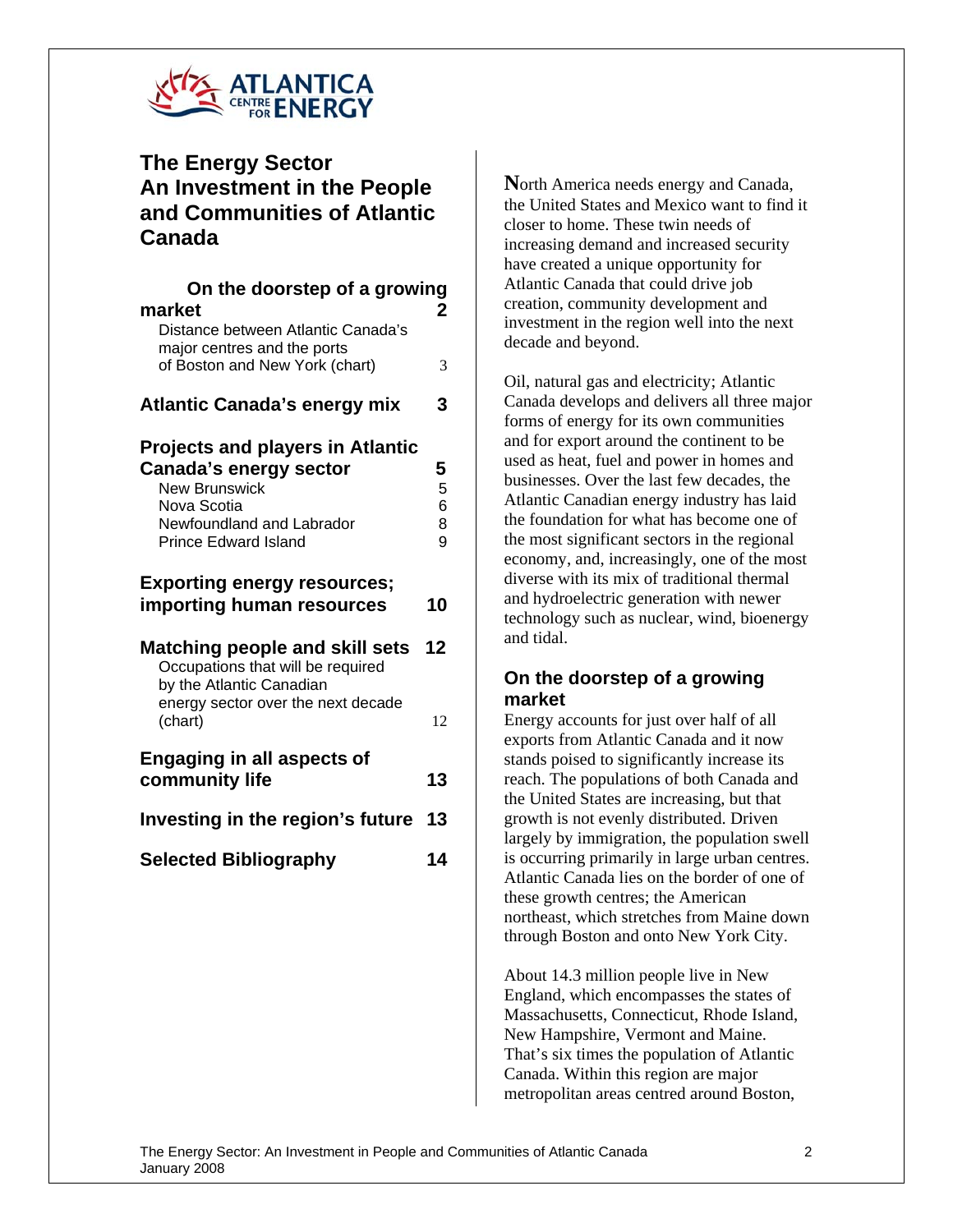

MA (4.5 million), Providence, RI (1.6 million) Hartford, CT (1.2 million), Bridgeport, CT (900,400) and Portland, ME (513,700). Then there's the New York City metropolitan area. It is the most populous urban centre in the U.S., boasting a population of 18.8 million people.

Combined, that's just over 33 million people – about 11 per cent of the U.S. population – living within a day's drive of our region. In a world where trade wraps around the globe, the New England-New York City corridor and Atlantic Canada are next door neighbours.

| $\frac{1}{2}$                  |          |          |                      |  |
|--------------------------------|----------|----------|----------------------|--|
| Route                          | Land     | Air      | <b>Sea</b>           |  |
| Saint John to Boston           | 650 km   | 520 km   | 280 nautical miles   |  |
| <b>Halifax to Boston</b>       | 1,120 km | 660 km   | 360 nautical miles   |  |
| <b>Charlottetown to Boston</b> | 1,020 km | 770 km   | 420 nautical miles   |  |
| St. John's to Boston           | 2,420 km | 1,560 km | 840 nautical miles   |  |
|                                |          |          |                      |  |
| Saint John to New York         | 990 km   | 810 km   | 440 nautical miles   |  |
| <b>Halifax to New York</b>     | 1,460 km | 950 km   | 520 nautical miles   |  |
| <b>Charlottetown to New</b>    | 1,360 km | 1,060 km | 580 nautical miles   |  |
| York                           |          |          |                      |  |
| St. John's to New York         | 2,760 km | 1,850 km | 1,000 nautical miles |  |

#### **Distance between Atlantic Canada's major centres and the ports of Boston and New York**

These routes, long-established by historical links, are being viewed in a new way as Canada, and in particular the East Coast, considers what role it may play in connecting the rest of the world with eastern North America. Atlantic Canada has always had a strong connection with western Europe but as global trade grows, the region is expanding its reach to Asia, South America, Africa and northern/polar routes. Known as the Atlantic Gateway initiative, its aim is to significantly increase the flow of goods through the region via an interconnected, or intermodal, transportation network. The four Atlantic provinces and the federal government are working together to develop an action plan that will benefit all import- and export-driven sectors of the economy.

The energy sector has two roles to play in the development of the Atlantic Gateway. Petroleum products are the top import and export in the region and expanding that trade, along with the distribution of natural gas and electricity, is essential for economic growth. The region's energy sector can also act as a magnet to attract other businesses to the region, thereby increasing Atlantic Canada's overall exports through the Atlantic Gateway.

## **Atlantic Canada's energy mix**

Atlantic Canadian companies can deliver goods and services to New England and elsewhere in North America quickly and safely. This is increasingly important, as the United States looks to meet its burgeoning energy requirements in the face of increasing unrest in the Middle East, its traditional source of oil and gas, and diminishing reserves along its own Gulf Coast near Texas and Louisiana.

Naturally, it is looking north, to Canada, its major trading partner. Our country is blessed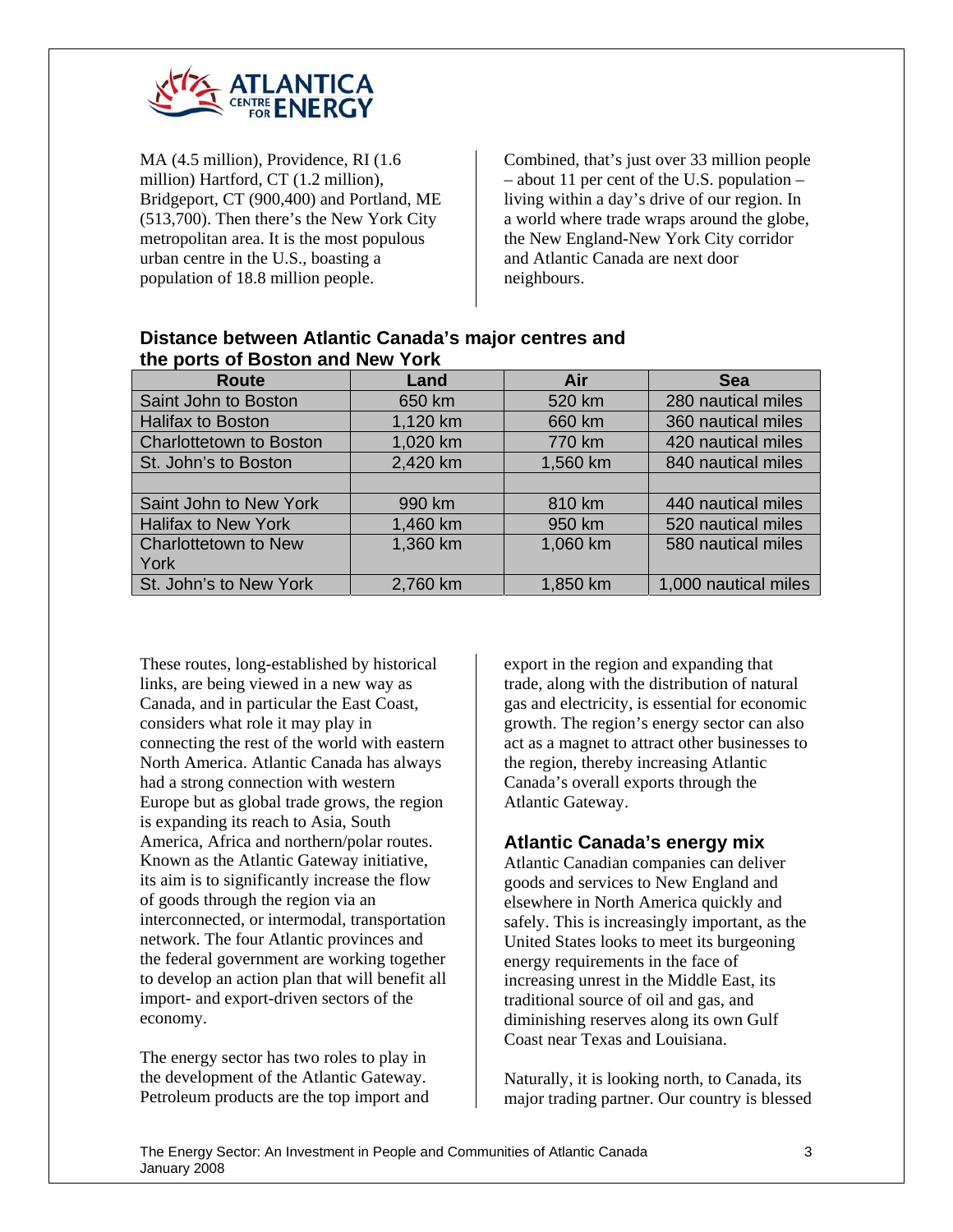

with ample supplies. There is Alberta, with its massive reserves, much of it concentrated in the oil sands; Saskatchewan, a producer of crude oil and a relatively new – but rising – player in the development of natural gas; and Quebec, which is powered by its extensive hydro-electric resources and wind power developments. Ontario is in the midst of reconfiguring its power system, moving away from traditional coal-fired plants, reinvesting heavily in nuclear power and exploring the possibilities of alternative energy, such as wind.

Crude oil and gasoline. Natural gas. Nuclear power. Hydro. Renewable energy. This is Canada's energy mix and Atlantic Canada is unique because it is the only region of the country that produces all these forms of energy. What is now a diversified energy portfolio grew out of a necessity to produce power for the region's businesses and for its people. For decades, coal was the only raw energy resource available in Atlantic

Canada, so, to serve its growing domestic requirements, the region imported the raw materials it needed to power electricity and transportation needs. The end result was the construction of significant energy production, processing and transmission facilities.

Towards the end of the  $20<sup>th</sup>$  century, the discovery, and subsequent development, of offshore oil and gas fields significantly enhanced the regional energy sector and shifted the public policy focus from domestic production to the development of export markets.

These projects also brought significant outside investment from companies such as ExxonMobil Canada, Husky Energy, EnCana Corporation, Petro-Canada, BP Canada Energy, Chevron Canada Resources, Norsk Hydro, Shell Canada, Murphy Oil Corporation, Repsol YPF SA and Conoco Canada Limited.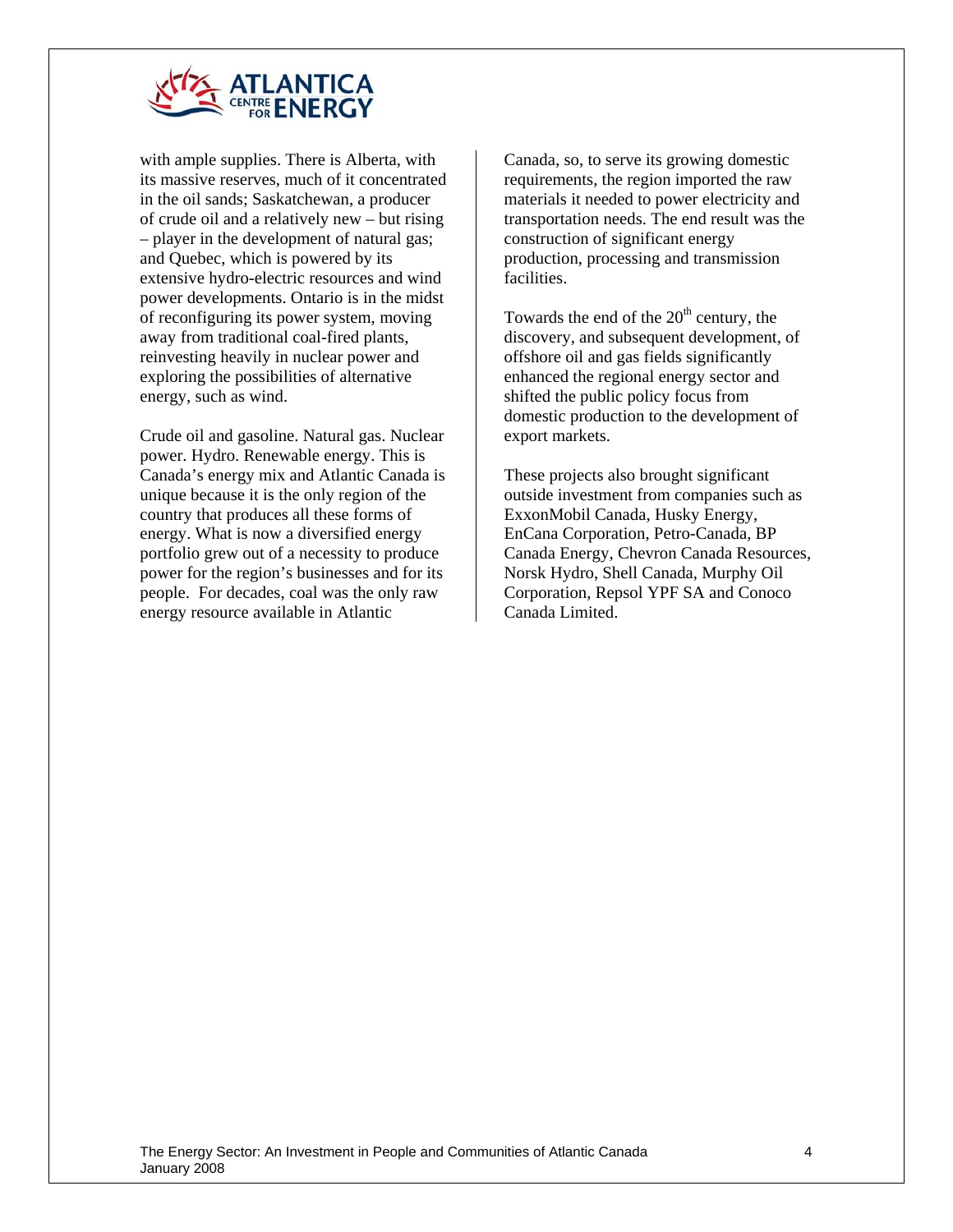

## **Projects and players in Atlantic Canada's energy sector**

Cumulatively, the companies and projects listed below make up a mix of resources that will provide energy to Atlantic Canadian homes, industries and the economy well into the 21st century.

The energy sector will do this by exporting its commodities to neighbouring markets, primarily in the U.S., and by providing the necessary infrastructure to support new business development, and the job growth that comes with it, in the region.

In Atlantic Canada, energy is both a product and a service.

### **New Brunswick**

• **Irving Oil** 

Owns Canada's largest refinery in Canada that, following a \$1.5 billion upgrade, now exceeds the U.S. Environmental Protection Agency's performance standards for petroleum refineries. The Saint John-based refinery, which produces 300,000 barrels per day, accounts for two-thirds of Canada's total petroleum product exports to U.S.

The company announced in 2006 that it is exploring the potential to build a second oil refinery in Saint John, which would double the company's capacity.

### • **NB Power**

Operates one of North America's most diverse generating system, including the region's only nuclear facility at Point Lepreau, which is undergoing a \$1.4 billion refurbishment of its existing reactor. It just completed the refurbishment of Coleson Cove, the largest generation plant in the province and has announced plans to purchase up to 300 MW of wind power from private sector developments by November 2010.

## • **Atomic Energy of Canada Limited (AECL)**

In August 2007, the AECL-led Team CANDU announced it is conducting a feasibility study for a second nuclear reactor at Point Lepreau. This facility would produce power for the export market and the feasibility study includes an in-depth consideration of market conditions in the northeastern United States. The members of Team CANDU are: AECL, Babcock & Wilcox Canada, GE-Hitachi Nuclear Energy Canada Inc., Hitachi Canada and SNC-Lavalin Nuclear.

## • **Canaport LNG**

Canada's first liquefied natural gas (LNG) import and regassification plant, which will process 28 million cubic meters (one billion cubic feet) of natural gas a day. It is a partnership between Repsol YPF SA (75 per cent) and Irving Oil (25 per cent). Repsol is the largest importer of liquefied natural gas into the U.S. Repsol Canada, an indirect subsidiary, will import the gas and then transport it via the Brunswick Pipeline system.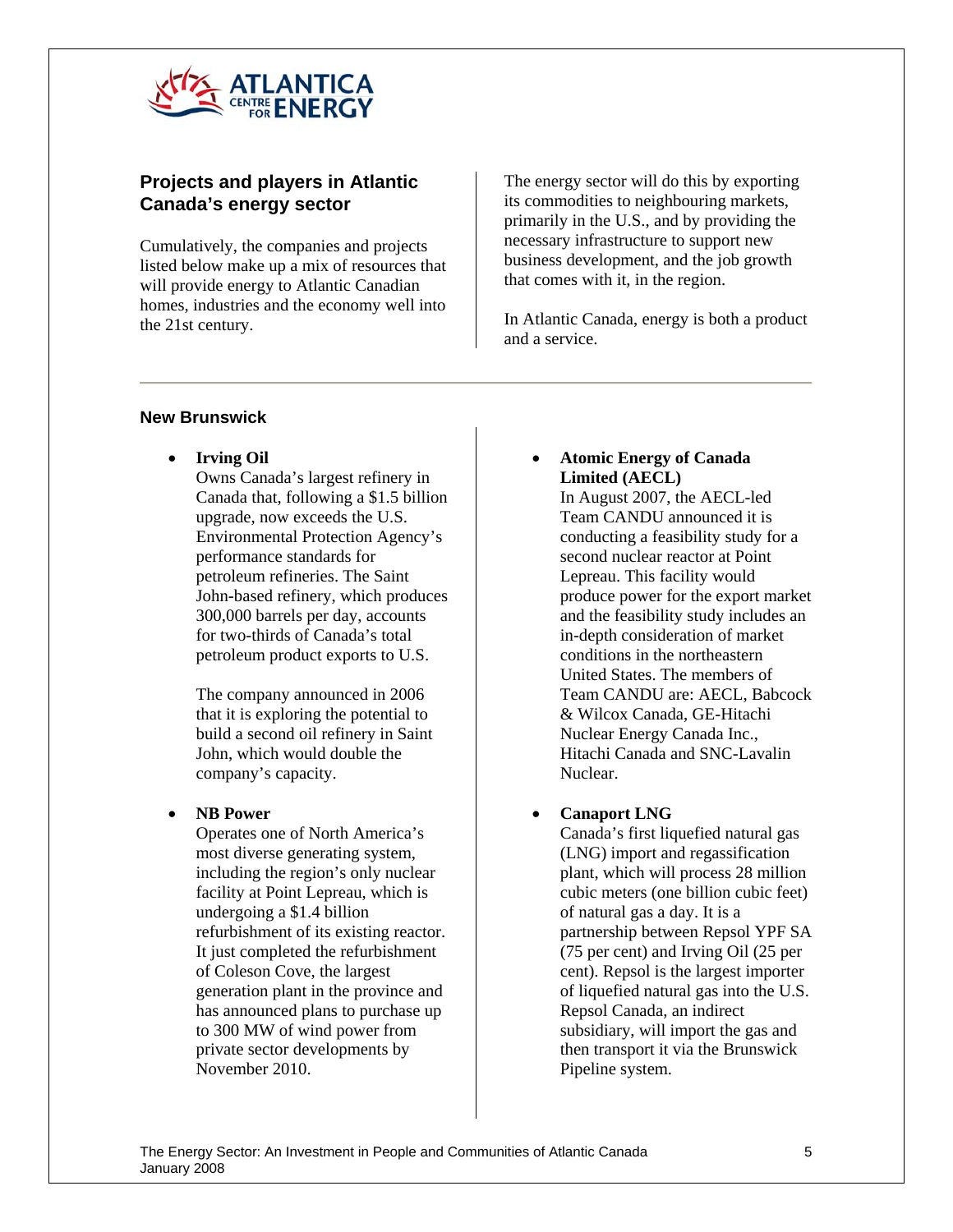

#### • **Brunswick Pipeline**

A wholly-owned subsidiary of Emera, this 145-kilometre pipeline will transport natural gas from Canaport LNG to the Maritime and Northeast Pipeline at a connection point at the Canada/U.S. border.

### • **J.D. Irving, Limited**

A large user of energy, it is aggressively developing alternative energy sources to fuel its industrial needs and supply excess power to the regional power grid. The company produces 30 MW of bioenergy energy, half of it through the St. George Dam, New Brunswick's only TerraChoicecertified energy site. Additional bioenergy energy is produced at a number of sites related to J.D. Irving's extensive forestry land holdings.

- **Enbridge Gas New Brunswick**  Owned by Enbridge Inc. and several private investors, Enbridge Gas New Brunswick distributes natural gas to over 7,500 institutional, commercial, industrial and residential customers in New Brunswick. The company provides service to eight communities: Dieppe, Fredericton, Moncton, Oromocto, Riverview, Saint John, St. George, and St. Stephen.
- **Corridor Resources**  Natural gas began flowing from the McCully gas field onshore development in Sussex in mid-2007.

The site, which belongs to Halifaxbased Corridor Resources, is expected to produce 45 million cubic feet per day and will be transported via the Maritimes and Northeast Pipeline system.

- **The Floating Pipeline Company Incorporated (FPC Inc.)**  Established in 2003, FPC builds lightweight composite reinforced pressure vessels, or gas transport modules (GTMs), which are used to transport natural gas, natural gas liquids and specialty gases via a number of methods including sea, rail and road. The manufacturing facility has been set up in a 120,000 sq ft building in the Port of Saint John. Its corporate head office is in Halifax.
- **Atlantic Hydrogen Inc.**

A privately-owned environmental technology company that has developed a unique, lowtemperature technology,  $CarbonSaver<sup>TM</sup>$ , which dissociates natural gas to form gaseous hydrogen and solid carbon without generating carbon dioxide. It represents a potential for the next generation of clean energy and two demonstrations are planned for 2008. One is in a 100 kW natural gas-burning combined heat and power micro-turbine, the other is as a cleaner fuel for natural gas vehicles.

#### **Nova Scotia**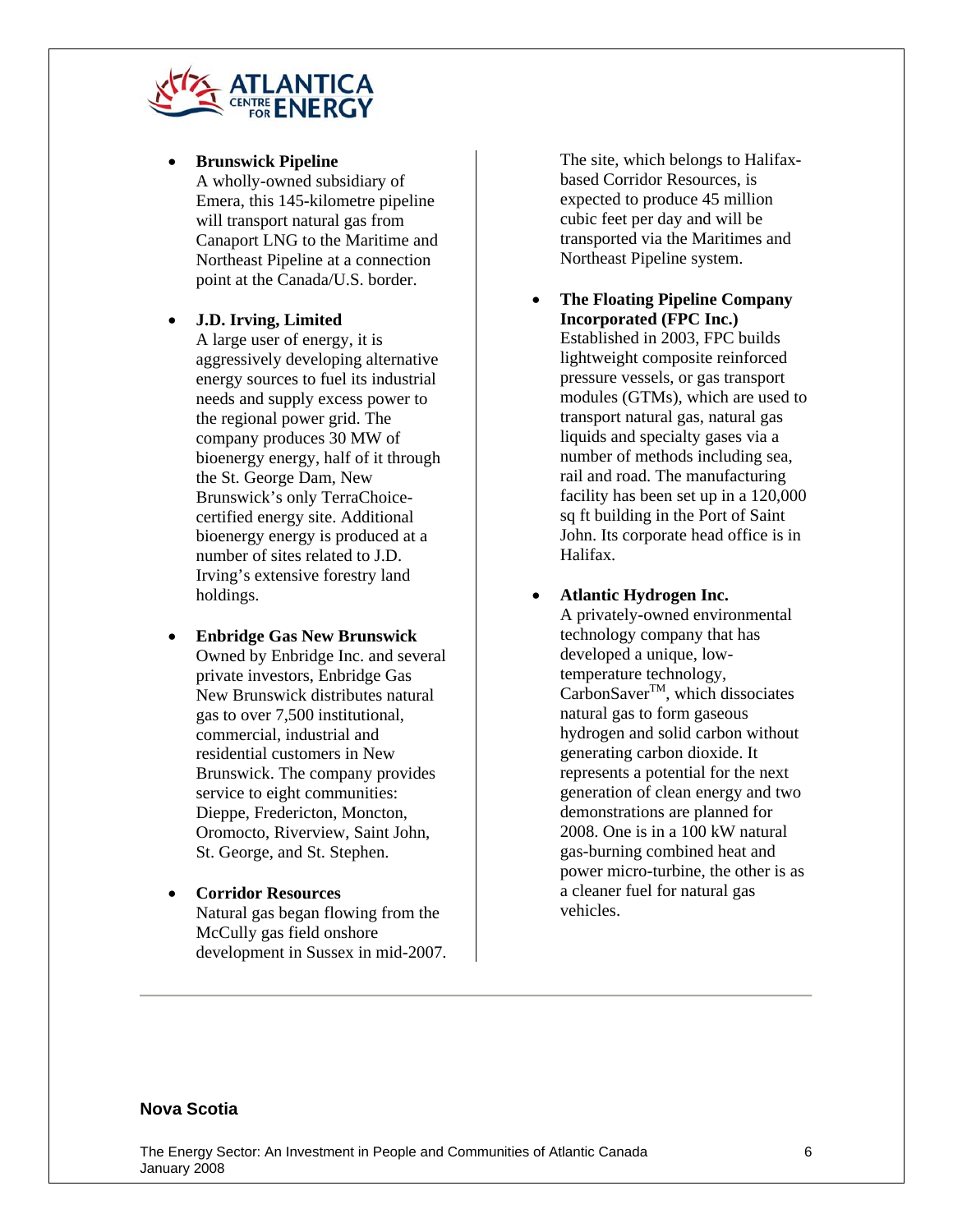

• **Emera** 

A Halifax-based diversified energy and services company. It owns Nova Scotia Power, Bangor Hydro Electric Company (in Maine), Brunswick Pipeline (in New Brunswick) and has investments in the Maritimes and Northeast Pipeline and the Sable Offshore Energy project. Through Nova Scotia Power, it owns and operates the Annapolis tidal generation station, one of only three tidal power plants in the world and the only one in the western hemisphere. In January 2007, Nova Scotia Power announced a partnership with OpenHydro, of Ireland, to provide in-stream tidal technology for further tidal energy development in the Bay of Fundy.

• **Sable Offshore Energy Project** 

An offshore natural gas development project that produces between 400 and 500 million cubic feet of natural gas and 20,000 barrels of natural gas liquids every day. The first tier was completed in December 1999 and involved the development of the Thebaud, North Triumph, and Venture fields. Alma, the first Tier II platform came onstream in late 2003 while production from South Venture, the second field began late in 2004. Natural gas is processed at the Goldboro gas plant; natural gas liquids are processed at the Point Tupper fractionation plant.

• **Maritimes and Northeast Pipeline**  A 1,400-kilometre pipeline transmission system, of which 890 kilometres travel through Nova Scotia and New Brunswick, that transports Sable Offshore natural

gas to markets in Canada and the U.S.

- **Heritage Gas Limited**  A Nova Scotia-based natural gas distribution company, it is a partnership between SaskEnergy Inc., Scotia Investments Limited and AltaGas Utility Holdings (Nova Scotia) Inc. Within the next decade, Heritage Gas will build a system that will include Cumberland County, Colchester County, Pictou County, Guysborough County, Halifax Regional Municipality, and Hants County. As of the end of 2007, it is in parts of Halifax, Dartmouth and Amherst.
- **Imperial Oil**

Dartmouth-based refinery has a processing capacity of 89,000 barrels per day and manufactures over 50 products.

- **Atlantic Wind Power Corp.**  This Nova Scotia-based wind energy developer operates the 17 turbine Pubnico Point generating site, which has an installed capacity of 30.6 MW. It plans to develop a second site in Pugwash, N.S.
- **Renewable Energy Services Limited**

With its head offices in Halifax, Renewable Energy Services operates six wind energy sites, in Brookfield, Digby, Fitzpatrick Mountain, Goodwood, Marshville and Point Tupper, with a total installed capacity of 4.8 MW.

## • **Cape Breton Power**

The company operates a 17.4 MWcapacity wind site in Lingan, close to the Nova Scotia Power generating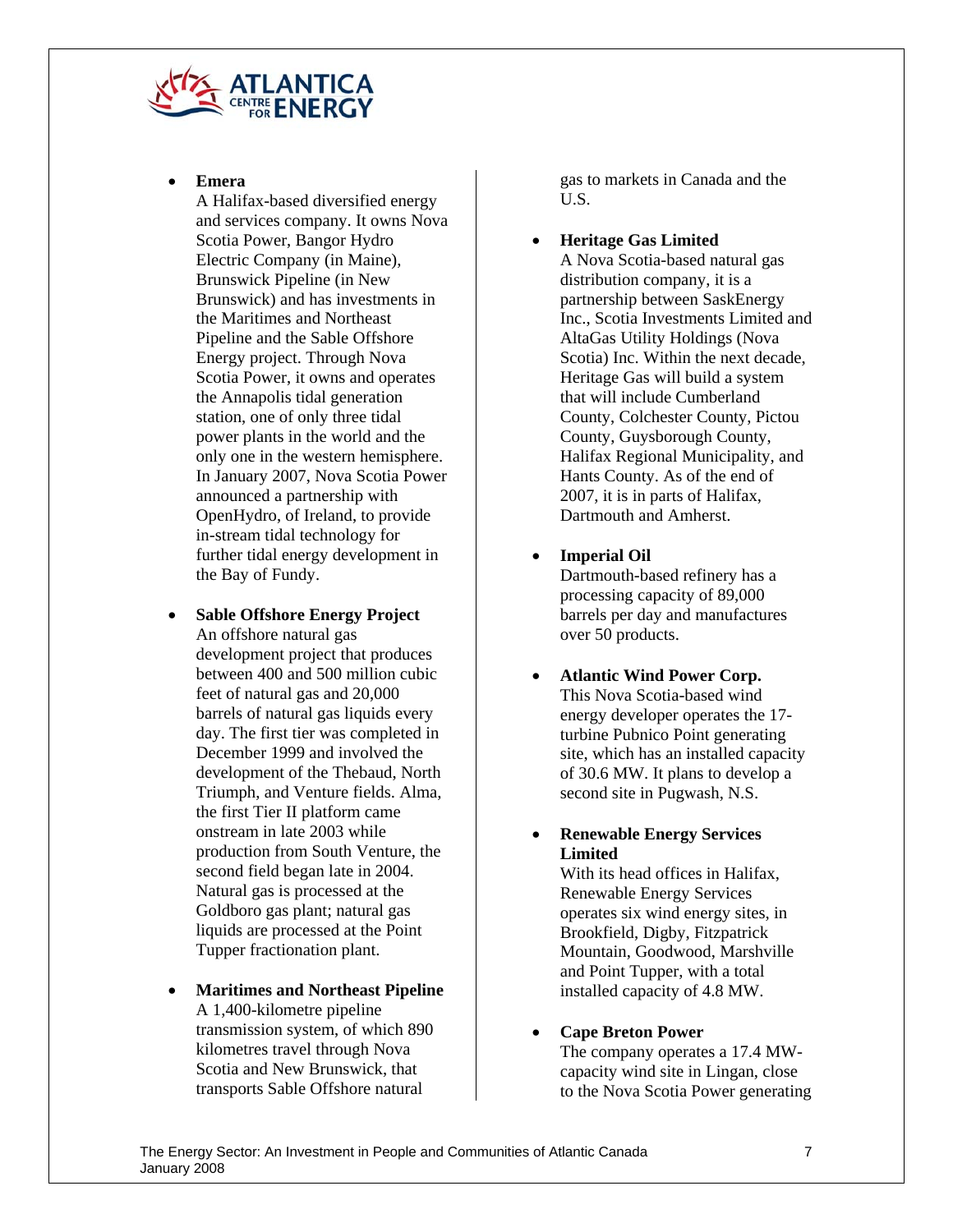

station. It also operates smaller sites in Glace Bay and New Aberdeen.

• **Brooklyn Power Corporation**  Commissioned in 1995, this 28 MW bioenergy generating facility makes

### **Newfoundland and Labrador**

• **Hibernia** 

Canada's first offshore oil exploration project and its fifth largest field. Discovered in 1979, it began operations in 1997, with an expected 18-year lifespan. It has an estimated 884 million barrels of oil. Hibernia averages a production of 140,000 barrels per day.

#### • **Terra Nova**

Located 22 miles from Hibernia, this offshore field began production in 2002 and is expected to produce between 370 and 470 million barrels of oil. Its floating production storage and offloading vessel is the first to operate in the cold waters of the Grand Banks and is producing light, sweet crude oil.

#### • **White Rose**

A second offshore project on the Grand Banks. It is expected to produce up to 283 million barrels of oil and 2.7 trillion cubic feet of natural gas, making it the largest discovered gas resource on the Grand Banks.

#### • **Hebron**

This fourth field, discovered in 1981, contains 700 million barrels oil. The provincial government recently announced development of this field.

electricity out of the wood waste produced by a nearby paper mill and purchased from several local sawmill operators in southern Nova Scotia for sale to Nova Scotia Power.

### • **Newfoundland and Labrador Hydro**

The fourth largest utility in Canada, Newfoundland and Labrador Hydro has two core businesses; its generation and transmission unit that supplies electricity to the island of Newfoundland, and the Churchill Falls Corporation, which operates the world's eighth largest hydroelectric power project. The existing Churchill Falls station generates 5,428 MW of electricity. The Crown corporation has begun developing the Lower Churchill, which consists of two sites, Gull Island (2,000 MW) and Muskrat Falls (824 MW). Newfoundland and Labrador Hydro also has equity holdings in White Rose and Hebron offshore oil and gas developments.

#### • **Fortis Inc.**

The largest publicly-traded distribution utility in Canada. Its regulated holdings include; five Canadian electric utilities, including Newfoundland Power and Maritime Electric (PEI); Terasen Gas, a natural gas utility in British Columbia; and three electric utilities in the Caribbean. It owns nonregulated hydroelectric generation assets in Canada, Belize and New York State. It also owns hotels and commercial real estate in Canada.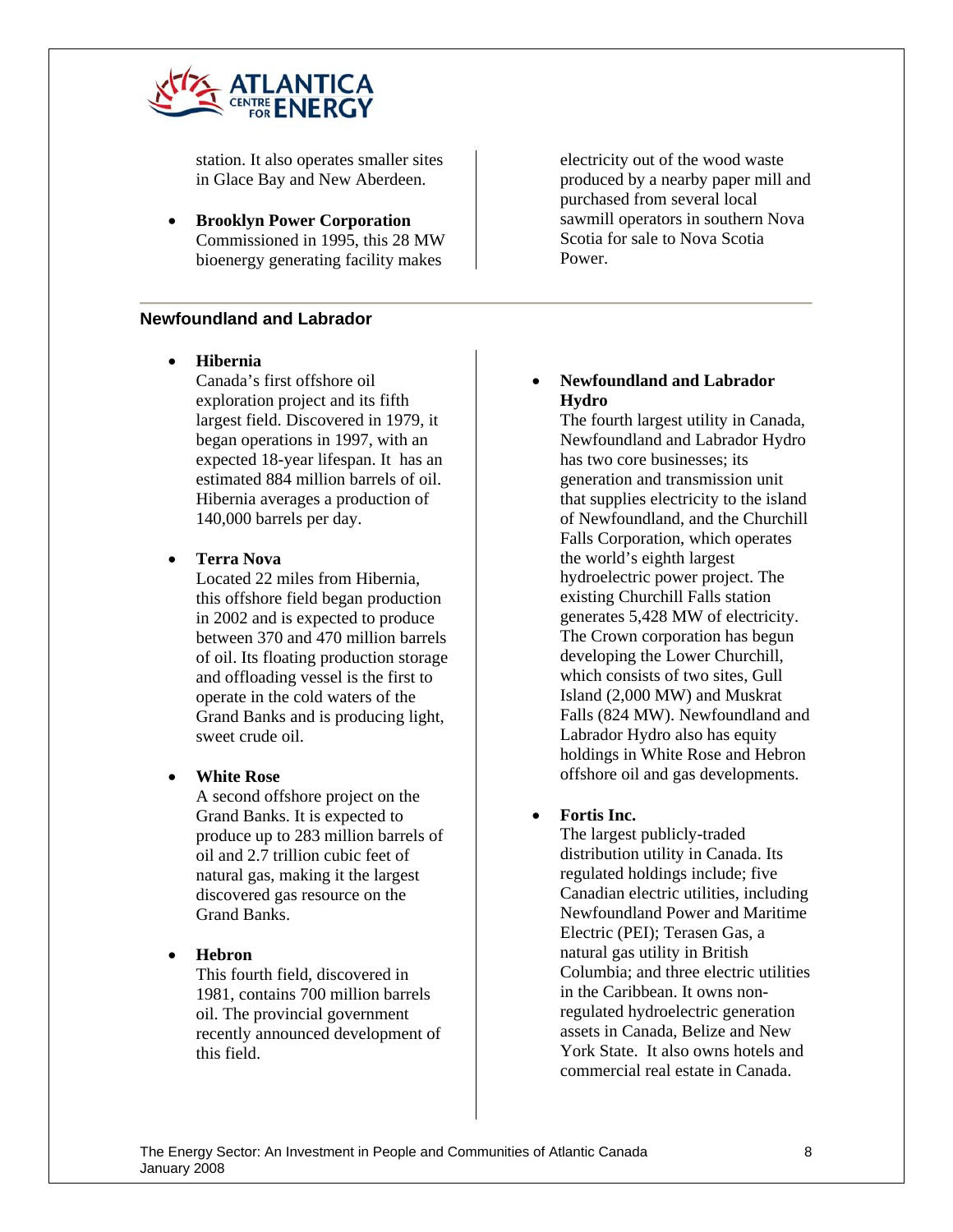

- **North Atlantic Refining**  The company, owned by Calgarybased Harvest Energy Trust, operates a 115,000 barrels a day refinery in Come by Chance, NL. and a chain of gas stations in the province. It recently completed a \$600-million upgrade and is expected to spend an equal amount in the coming decade. The company is exploring increasing capacity and an upgrade of its #6 fuel oil unit to produce higher value products.
- **Aurora Energy Resources Inc.**  This uranium exploration and development company is in the pre-

feasibility stage for a proposed uranium mine and processing site in the central mineral belt of coastal Labrador.

• **Newind Group Inc.** 

The company is constructing the 27 MW St. Lawrence wind project on the Burin Peninsula. A subsidiary of ENEL North America Inc., Italy's largest power company, Newind partnered with a consortium with Newfoundland companies fga Consulting Engineers Limited and Quadratec Inc. The St. Lawrence wind project will begin operations in 2008.

### **Prince Edward Island**

• **Maritime Electric** 

A subsidiary of Fortis Inc., Maritime Electric provides electricity to 66,000 Island customers. It operates generating plants in Charlottetown and Borden and a province-wide transmission grid. The majority of its electricity is purchased from NB Power and transmitted via two submarine cables.

### • **PEI Energy Corporation**

This partnership between the Governments of Canada and PEI, operates the Atlantic Wind Test Site, Canada's national wind energy laboratory, in North Cape. About 20 per cent of this power is purchased by Maritime Electric, with the PEI government purchasing some for

use in its buildings. In 2005, the corporation partnered with Hydrogenics Corporation to create the Wind-Hydrogen Village test site. The first in Canada, this site is examining how wind energy and hydrogen technology can work together for both residential and commercial users.

• **SUEZ Renewable Energy NA**  A business unit of the French multinational, the SUEZ Group, the company produces 29 MW of electricity at its Norway Wind Park and West Cape Wind Energy facility. It has an additional 80 MW under construction at West Cape the largest private sector investment in PEI's history.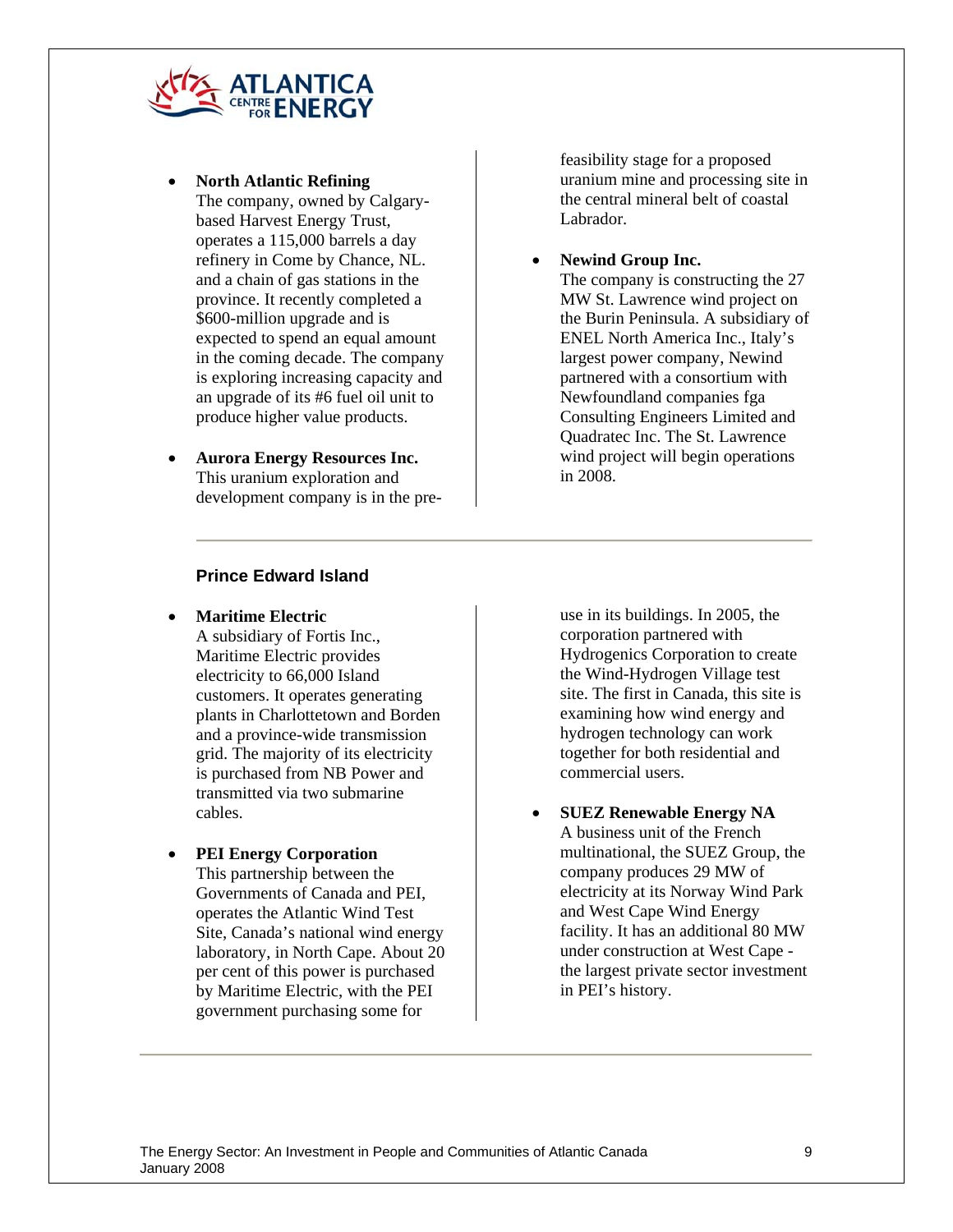

## **Exporting energy resources; importing human resources**

Atlantic Canadians don't have to worry about the availability of energy; this region has more than enough capacity to serve its own domestic needs. However, maintaining and upgrading these key pieces of infrastructure is expensive and while the domestic market is the first priority of Atlantic Canadian energy companies, the region's population is not large enough to sustain its energy sector. Collectively, the four Atlantic provinces are home to 2.4 million people. Trade is essential for all aspects of the regional economy. Fortunately, the energy sector has a wellestablished export base.

Newfoundland and Labrador is the most trade-dependent of the four provinces. In 2006, energy, and more specifically petroleum products, accounted for 76 per cent of its total exports. The primary export was heavy petroleum, the bulk of it destined for Texas, Florida, New Jersey and Georgia. Its number two export was light petroleum (gasoline), the majority of which went to New England states.

In New Brunswick, the export picture is slightly more mixed, where 63 per cent of all exports are energy-based. The majority of exports originate at the Irving Oil refinery in Saint John but there is potential for growth in the electricity sector.

Nova Scotia is a relatively new player in the energy export market, with one-quarter of its trade driven by the energy sector, most via the Sable Offshore Energy Project.

PEI remains a net importer of energy, receiving the bulk of its electricity from neighbouring New Brunswick. The provincial government wants PEI to be able to serve its own energy needs with energy produced on the Island for Islanders by

2015. In addition, Corridor Resources is exploring three potential natural gas sites on the Island.

That theme of energy self-reliance is also driving policy development in the United States. The U.S. federal government estimates energy consumption will increase by about two per cent each year over the next decade. At the same time, Washington wants to reduce its dependence on foreign oil, specifically from the Middle East. However, it has a finite level of reserves off its Gulf Coast and changing weather patterns have reduced oil companies' willingness to develop production facilities in this hurricane-heavy zone. This has created an opportunity for Canadian producers to increase their U.S. market share and, with the added capacity, create jobs back home.

Work has already begun in Atlantic Canada to meet the anticipated demand. The Canaport LNG facility, which will open in 2008; the refurbishment of Point Lepreau and the feasibility study into a second reactor; the refurbishment of Coleson Cove; and the proposed second Irving Oil refinery are all centred around Saint John, N.B.

In Nova Scotia, the centre of activity is Guysborough, about three hours east of Halifax at the head of Chedabucto Bay, which separates mainland Nova Scotia from Cape Breton Island.

Encana's Deep Panuke offshore natural gas project received regulatory approval in fall 2007 and drilling is expected to begin in late 2008 or early 2009. Once operational it is expected to produce 300 million cubic feet per day of natural gas, which will be transported by underwater pipeline to Guysborough where it will be processed and shipped via the Maritimes and Northeast Pipeline.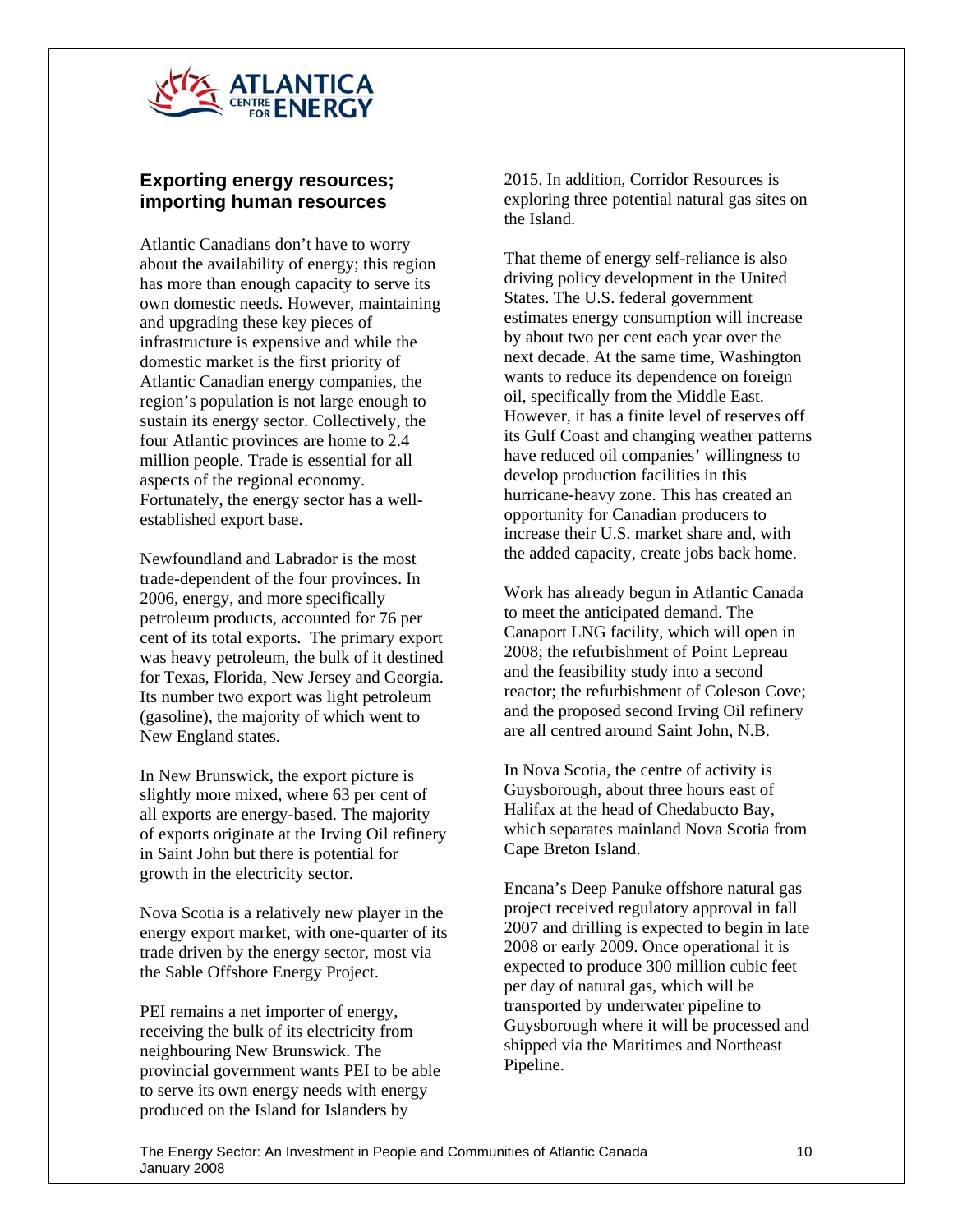

Halifax-based Keltic Petrochemicals also has a significant development planned for the area. In partnership with Maple LNG, it is proposing an integrated petrochemical and LNG facility. All of these projects are predicated on selling energy into the United States.

With these projects, comes sustained employment for Atlantic Canadians. When energy company executives sit down to plan future needs, their decisions are based on long-term forecasts that look decades into the future. It is a necessity in a sector that requires significant financial investments in order to construct and operate technologically advanced facilities. Which means that when a company announces plans to either build a new facility or expand existing operations, it is also creating longterm employment.

In 2006, about 28,000 Atlantic Canadians were directly employed in the energy sector, just over two per cent of the region's total labour force. The oil and gas production industry alone creates 17,000 direct and indirect jobs. In fact, according to Statistics Canada, the energy sector has been the primary driver of economic growth in the region and in the rest of the country over the past five years. This trend is expected to continue, but in order to grow, companies in the energy sector must be able to find workers.

It is unlikely that Atlantic Canada will experience the chronic high unemployment that has too often plagued it in the past. Rather, the region is headed for a labour shortage. In simple terms, it is a workers' market.

Three nationwide trends are driving employment growth in the energy sector:

- **1. Demographics**: The baby boom of the 1950s and 1960s was a high point for Canadian birth rates. Since then, the national birth rate has decreased from a high of 28.5 in 1959 to 10.8 in 2006/07. This boom and bust in Canada's demographics have culminated to produce a labour shortage as the larger population group prepares to retire – without enough younger Canadians available to fill their places.
- **2. Technology:** Advancements in industrial processes and equipment means employers require workers with higher skill sets. Training opportunities, such as increased spaces in training programs, haven't kept pace with demand.
- **3. Going Green:** As the energy sector evolves and works to improve its environmental performance, companies will create new job opportunities for workers educated and trained in environmental technologies and sciences.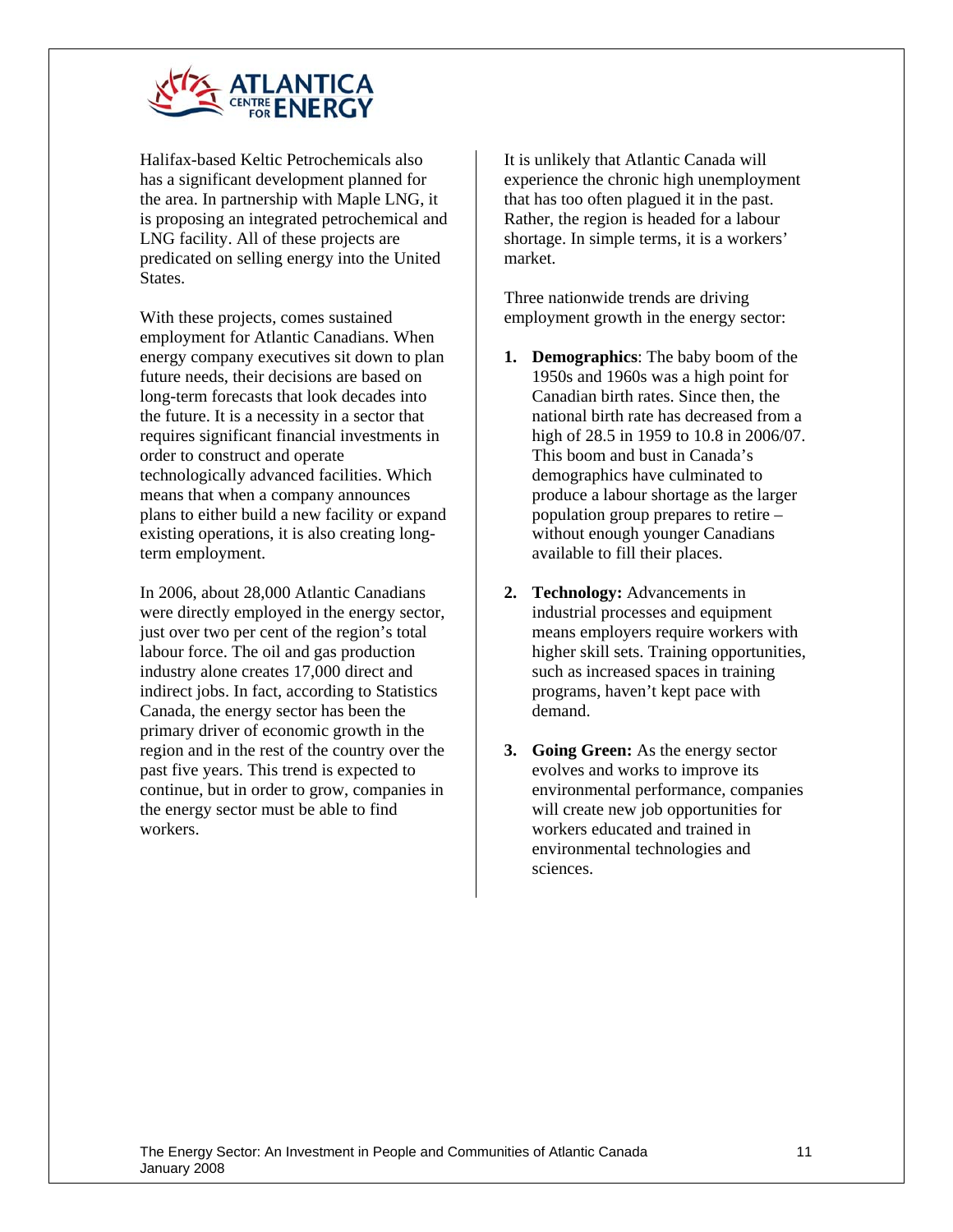

### **Matching people and skill sets**

Oil, gas and electricity production are complex industries and beyond the need for a significant number of trades people to construct and operate energy plants and systems, each requires a strong circle of

supporting companies and professions to assist with its development, including financial, accounting, legal and business services, human health and safety, transportation and land use planning.

## **Occupations that will be required by the Atlantic Canadian energy sector over the next decade**

| <b>Skilled Trades</b>                     | <b>Professional Services</b>       | <b>Support Services</b>          |
|-------------------------------------------|------------------------------------|----------------------------------|
| <b>Equipment operators</b>                | <b>Chemical engineers</b>          | <b>Accountants</b>               |
| <b>Computer technicians</b>               | <b>Mechanical engineers</b>        | Economists                       |
| <b>Truck drivers</b>                      | Civil engineers                    | Security guards                  |
| Electricians                              | Computer science<br>engineers      | Lawyers                          |
| Power linemen                             | Computer programmers               | Human resources<br>professionals |
| <b>Boilermakers</b>                       | Software engineers                 | <b>Customs brokers</b>           |
| <b>Pollution control</b><br>technologists | <b>Environmental engineers</b>     | Administrative support           |
| <b>Gasfitters</b>                         | <b>Environmental auditors</b>      | Custodians                       |
| Ironworkers                               | Land surveyors                     | Web designers                    |
| <b>Painters</b>                           | Geomatics engineers                | Ergonomists                      |
| <b>Plumbers</b>                           | Occupational health<br>specialists | <b>Commercial divers</b>         |
| <b>Roofers</b>                            | <b>Industrial designers</b>        | Boat captains and<br>deckhands   |
| <b>Metal workers</b>                      | Industrial engineers               | Food services supervisors        |
| <b>Pipefitters</b>                        | Landscape architects               | Cooks                            |
| Wastewater and water                      | Safety, environmental,             | Barge engineers                  |
| treatment plant operators                 | welding and quality control        |                                  |
|                                           | inspectors                         |                                  |
| Draughtsmen                               | Marine engineers                   | <b>Architects</b>                |
| <b>Machinists</b>                         | Geologists                         | <b>Technical writers</b>         |

According to a recent Conference Board of Canada report<sup>1</sup>, the division of labour in the energy sector is almost equally divided between companies in the sector itself and companies that provide services. In Canada,

 $\overline{a}$ 

there are 150 companies working directly in the oil and gas sector; an additional 130 companies provide support. That means when an energy company comes to town, odds are it will attract others too. That has important implications for communities in Atlantic Canada, because significant growth in the energy sector will stimulate a development boom across a number of sectors, including hospitality, entertainment,

<sup>&</sup>lt;sup>1</sup> Conference Board of Canada. "Mission" Possible: A Canadian Resources Strategy for the Boom and Beyond." The Canada Project Final Report, Vol. II. 2007.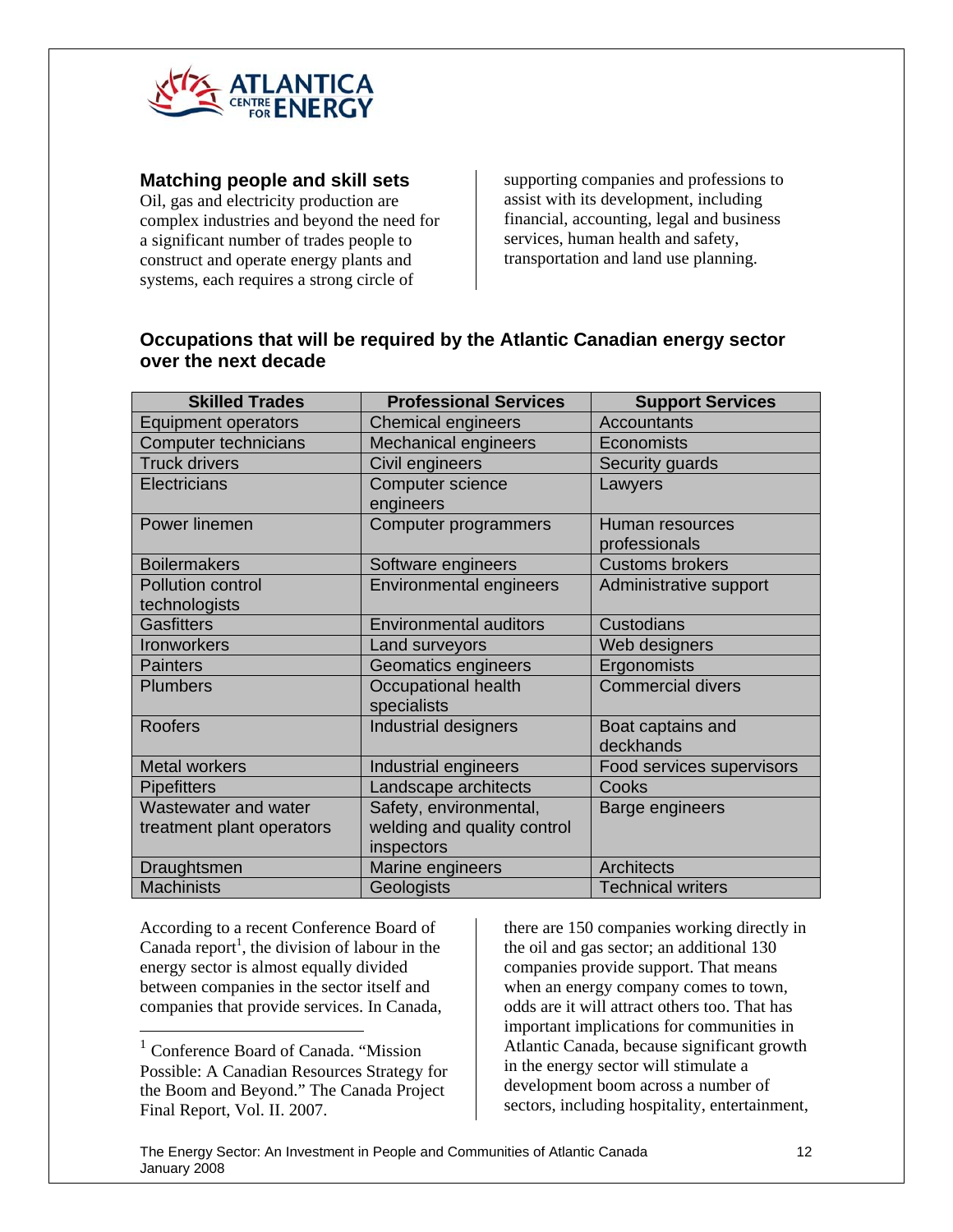

business services and retail. This is particularly true during the construction phase of a major capital project, such as those planned for the Saint John region over the next five years. The large influx of workers caused by large-scale energy projects bring with them a need for a community to increase consumer and personal services such as: accommodations and housing; medical services; education; retail; restaurants and hospitality; recreation and arts and culture. This initial phase of development will serve to attract other energy investments because the region will be viewed as a place where employees can enjoy a strong quality of life in a community with a wide range of services and employment opportunities.

## **Engaging in all aspects of community life**

Of course these energy projects must be developed in balance with community expectations, particularly as they relate to human health and safety. This includes issues such as land use, emergency preparedness and air and water quality. In the  $21<sup>st</sup>$  century, good corporate citizenship is equal parts steady employment, community development through philanthropy and proactive environmental management.

Within Atlantic Canada, industry continues to upgrade equipment and introduce new technologies to reduce overall emissions. In recent years, significant progress has been made by Atlantic Canadian energy companies with respect to reducing nitrogen oxides, sulphur dioxide and volatile organic compounds (VOCs) emissions in response to concerns over their impact on human and environmental health.

A recent comparison study of lichen $2$  within

 $\overline{a}$ 

the city limits of Saint John conducted by researchers at the New Brunswick Museum, concluded there is greater lichen species diversity now than there was 30 years ago. This is significant because lichen growth is inhibited by sulphur dioxide, so an increase in lichen suggests a decrease in sulphur dioxide emissions.

As societies around the world develop strategies to address increasing concerns over the impact of emissions on global climate change, the energy sector will continue to demonstrate leadership through the deployment of new technologies, innovative operational practices and community-based research.

## **Investing in the region's future**

Atlantic Canada's international trading traditions run deep. The sea lanes between Europe and the Atlantic coast have been well-travelled since the late  $15<sup>th</sup>$  century. Initially, Europeans came for fish but as the region became more settled by the French and then British, fortunes were built by harvesting the forests. The cities of Saint John, Halifax and St. John's grew in size and prestige thanks to the shipbuilding industry, and were recognized financial centres by the mid-1800s.

It is once again time for Atlantic Canada to take its place as an important hub of wealth creation and population growth. Global demand for energy is expected to double by 2030. Our region has one of the most diverse mixes of energy in North America and we stand on the threshold of a market that is 14 times larger than we have in our four provinces. The energy sector will lead Atlantic Canada in opening new markets, developing new technologies, creating new job opportunities and welcoming new people to the region. It is an investment in our communities and our people that will

Industrial City in Transition miniconference, Saint John, N.B., August 2006.

 $\overline{a}$ 

 $2^2$  Clayden, Stephen. "Thirty years of change in the lichen flora of Saint John." The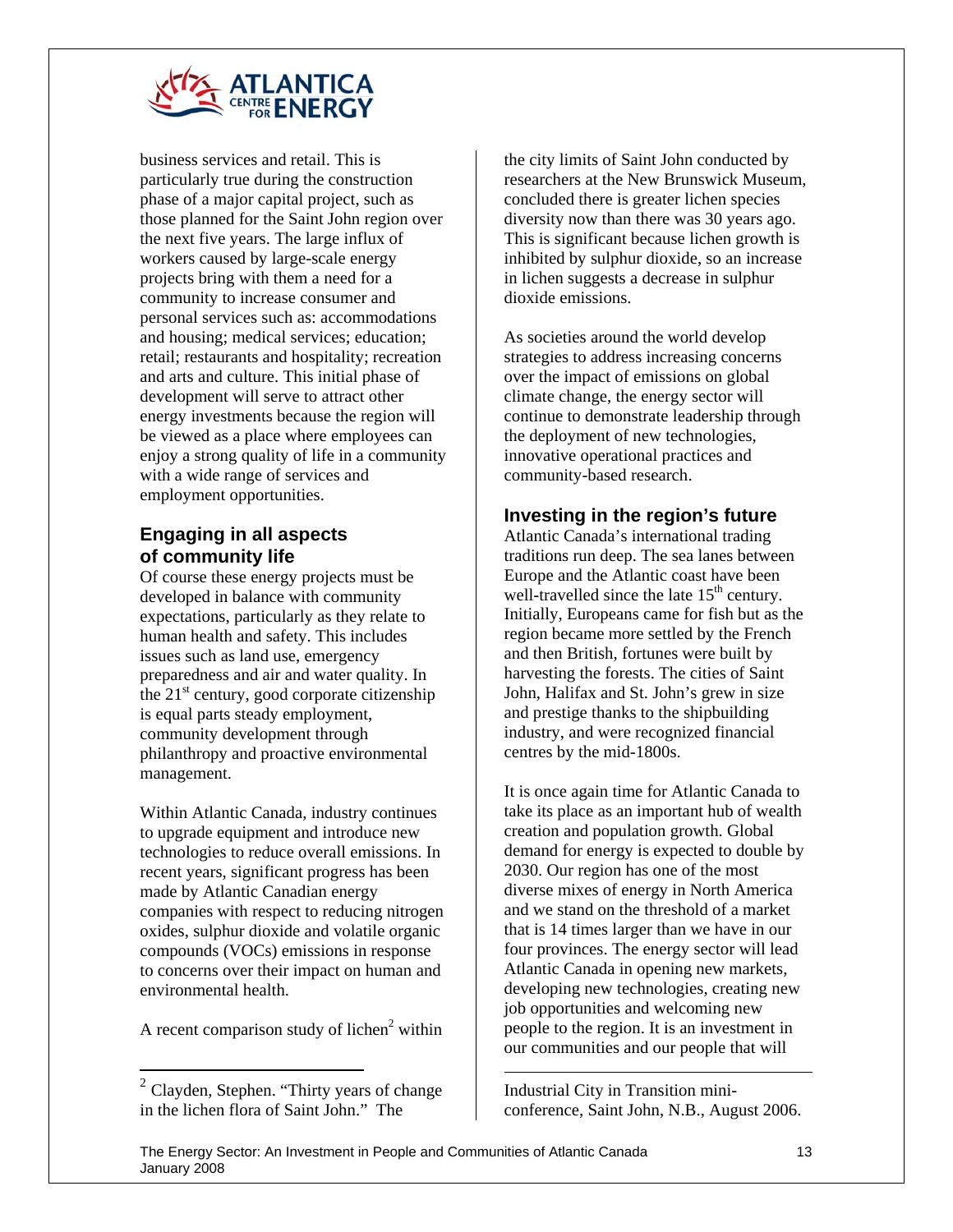

pay dividends for years to come.

### **Selected Bibliography**

Atlantic Canada Opportunities Agency. "Energy Sector in Atlantic Canada." 2007.

Clayden, Stephen. "Thirty years of change in the lichen flora of Saint John." The Industrial City in Transition miniconference, Saint John, N.B., August 2006.

Conference Board of Canada. "Mission Possible: A Canadian Resources Strategy for the Boom and Beyond." The Canada Project Final Report, Vol. II. 2007.

Cross, Philip. "The new underground economy of subsoil resources: no longer hewers of wood and drawers of water." Canadian Economic Observer. Statistics Canada. October 2007.

Kymlicka, Stephen. "Help Wanted: Strategies for addressing the labour shortage in Atlantic Canada." Presentation to The

Standing Committee on Human Resources, Social Development and the Status of Persons with Disabilities. Atlantic Institute of Market Studies. October 24, 2006.

McMillan, Charles. "Embracing the Future: The Atlantic Gateway and Canada's Trade Corridor." A study prepared for the Asia Pacific Foundation of Canada. November 30, 2006

Natural Resources Canada. "Canadian LNG Import Projects: Status as of September 2007." Natural Gas Division, Petroleum Resources Branch, Energy Policy Sector. October 2007.

Petroleum Human Resources Council of Canada. "Update to the Strategic Human Resources Study of the Upstream Petroleum Industry: The Decade Ahead." April 2004.